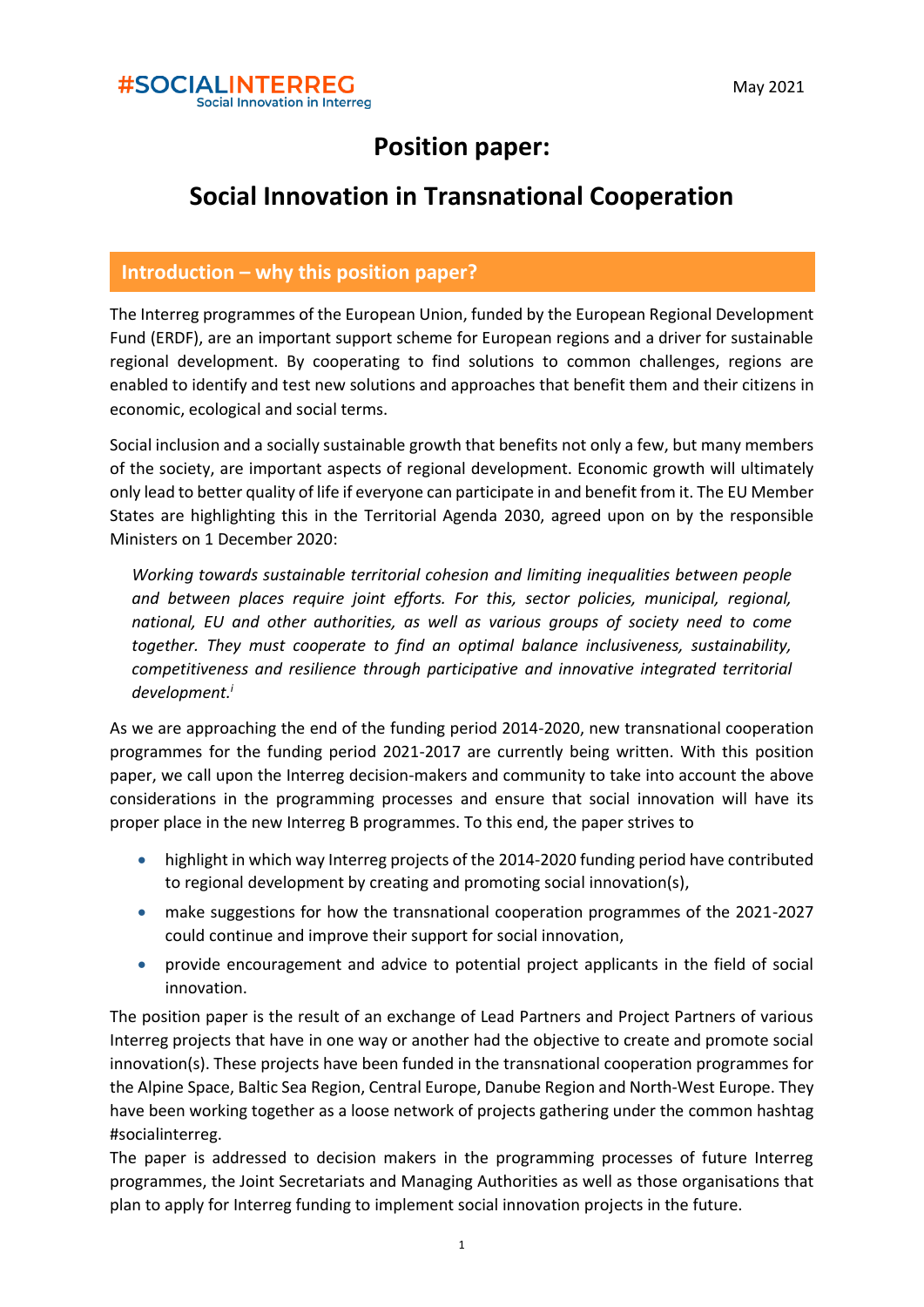#### **#SOCIALINTERREG Social Innovation in Interreg**

### **What is social innovation?**

The term social innovation is rather fuzzy, there is no commonly accepted definition of it. One of the projects involved in this initiative, ASIS, has carried out an extensive discussion of the term and concept<sup>ii</sup> that well summarises the key recurring aspects of many definitions and discussions of the term of social innovation:

- Social innovation is an innovation i.e. a novel approach or solution. It can have the form of a product, a service, a model or a process.
- Social innovation addresses social or societal needs, it produces benefits for the society at large and/or promotes social inclusion.
- Social innovation is based upon a collaborative approach that includes beneficiaries in other words: potential users of the innovation are also included in its generation.



**Source: ASIS Partners** 

Social innovation thus has a social component in both its result and the process in which it is generated. The very short and hands-on definition that we therefore apply for this initiative is "social innovations are innovations that are social in both their ends and their means."iii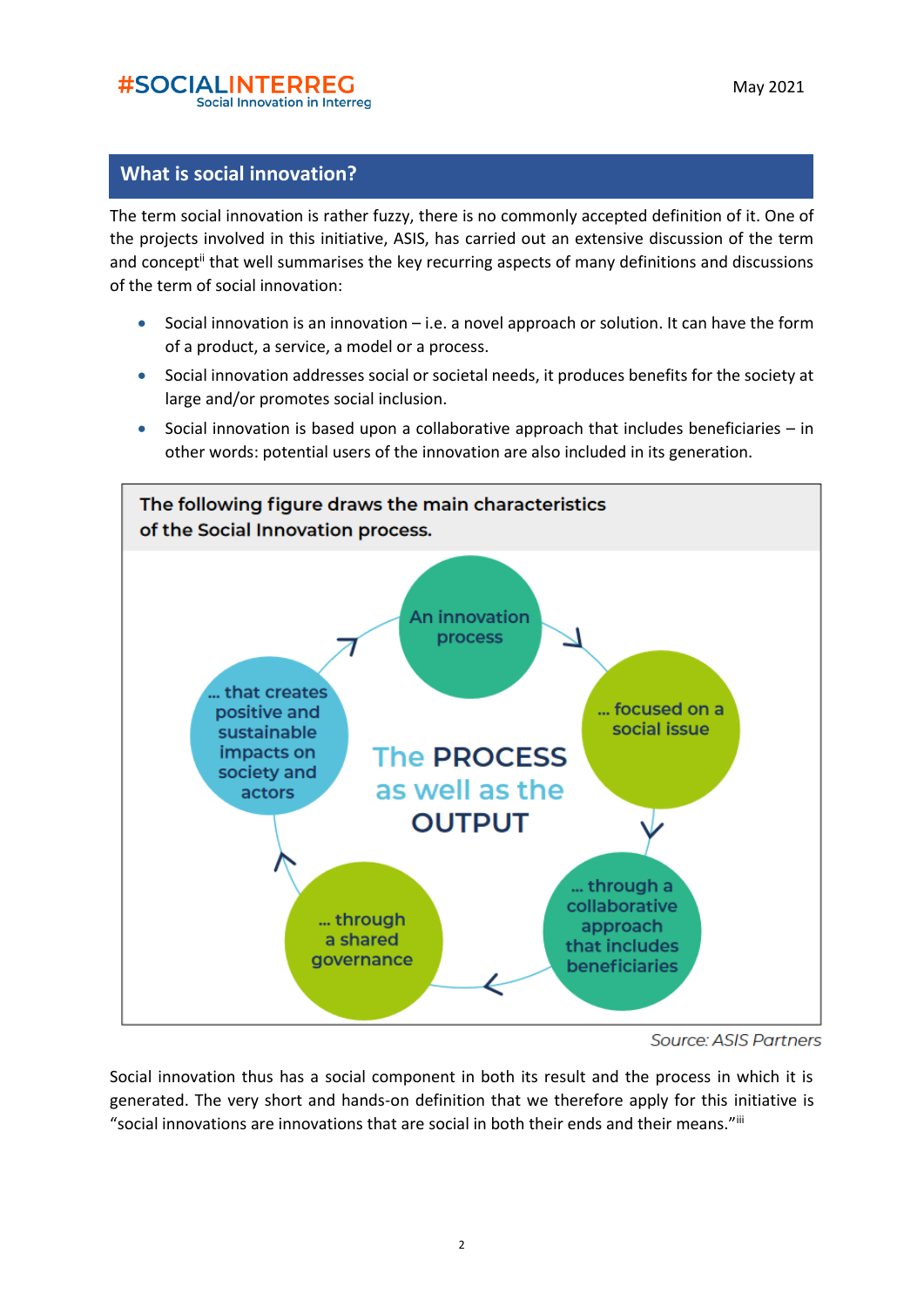#### #SOCIALINTERREG Social Innovation in Interreg

Given such a broad definition, it comes as little surprise that there has been a wide variety of projects in the Interreg B programmes that have contributed to social innovation in one way or another. While some of the projects have supported *particular social innovations* (such as furniture for older people, e-health solutions or an app to support vulnerable youngsters in becoming entrepreneurs), others have strived to improve the framework for *social innovation as such*, e.g. by broadening the participatory base for innovation, spreading know-how, or assessing and improving innovation policies and financing mechanisms for social innovation. We consider this diversity of projects an asset that the Interreg community should recognize and try to preserve. To generate more visibility for the achievements of these projects, we have created the website [www.socialinterreg.eu.](http://www.socialinterreg.eu/)

#### **How has social innovation been supported by Interreg thus far?**

The funding priorities of the Interreg programmes are aligned with the European Union's overarching strategic goals. In the funding period 2014-2020 which is currently coming to a close, this has been the Europe 2020 Strategy with its focus on innovation and growth. The thematic concentration of transnational cooperation programmes proposed by the European Commission along the eleven thematic objectives of the ERDF has led to rather narrow definitions of funding priorities in the funding period 2014-2020, with many programmes increasingly following sectoral approaches. In terms of innovation, the funding priorities were mostly focussing on technological innovation and R&D support. At the same time, priorities supporting territorial approaches that had existed in 2007-2013 were largely abandoned, and the three thematic objectives that focussed on social inclusion, employment and education were left out of most operational programmes. To varying degrees and in different ways, however, the Interreg transnational cooperation programmes have still given room for social innovation projects:<sup>iv</sup>

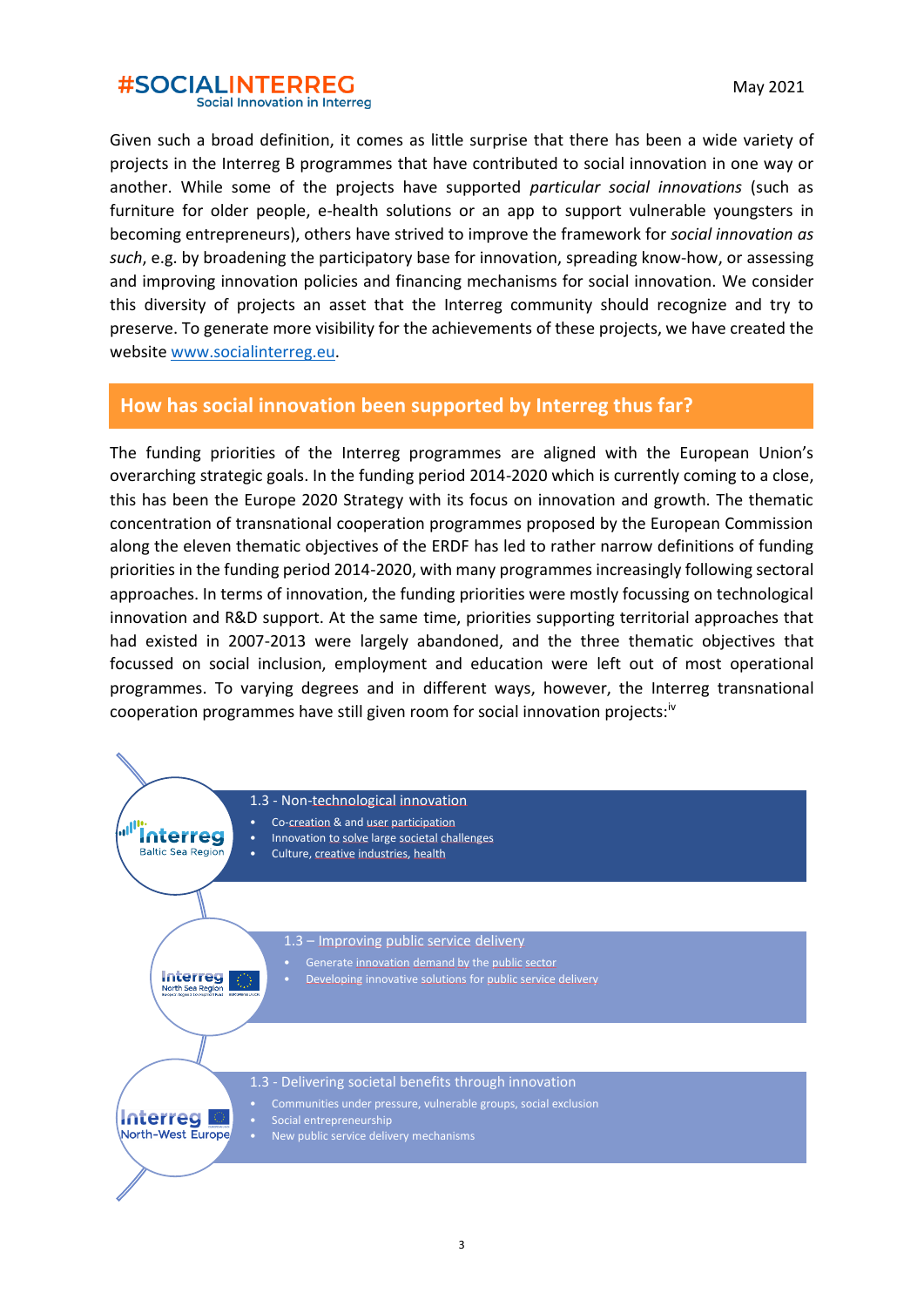

There has been a dichotomy of a strong focus on "traditional" business support for technological innovation on the one hand, and experimentation with non-technological and social innovation on the other. According to interviews conducted with representatives of Joint Secretariats and Managing Authorities by the authors of this papers, this experimentation was considered a success, prompting the respective Programming Committees of the Interreg programmes for 2021-2027 to continue or even expand support for social innovation projects.

#### **What have projects in the 2014-2020 achieved?**

Due to the heterogeneity of Interreg projects on social innovation, it is not possible to name all the new and innovative products, services and processes that have been created by these projects. On a general level, however, the achievements of these projects can be summarised as follows:

- The projects have contributed to the considerable attention that the concept of social innovation has received in policy making, research and public discourse in recent years. They have made the idea of social innovation and the process by which it is generated more known across sectors, contributed to the development of regional or even transnational social innovation strategies and to the improvement of funding schemes for social innovation.
- The projects have highlighted the potentials of social entrepreneurship, educated social entrepreneurs of all kinds and promoted entrepreneurial mindsets among groups with less access to employment and education.
- The projects have shed a light on the situation of vulnerable groups and the threat of social exclusion that these groups face. They have shown that participatory and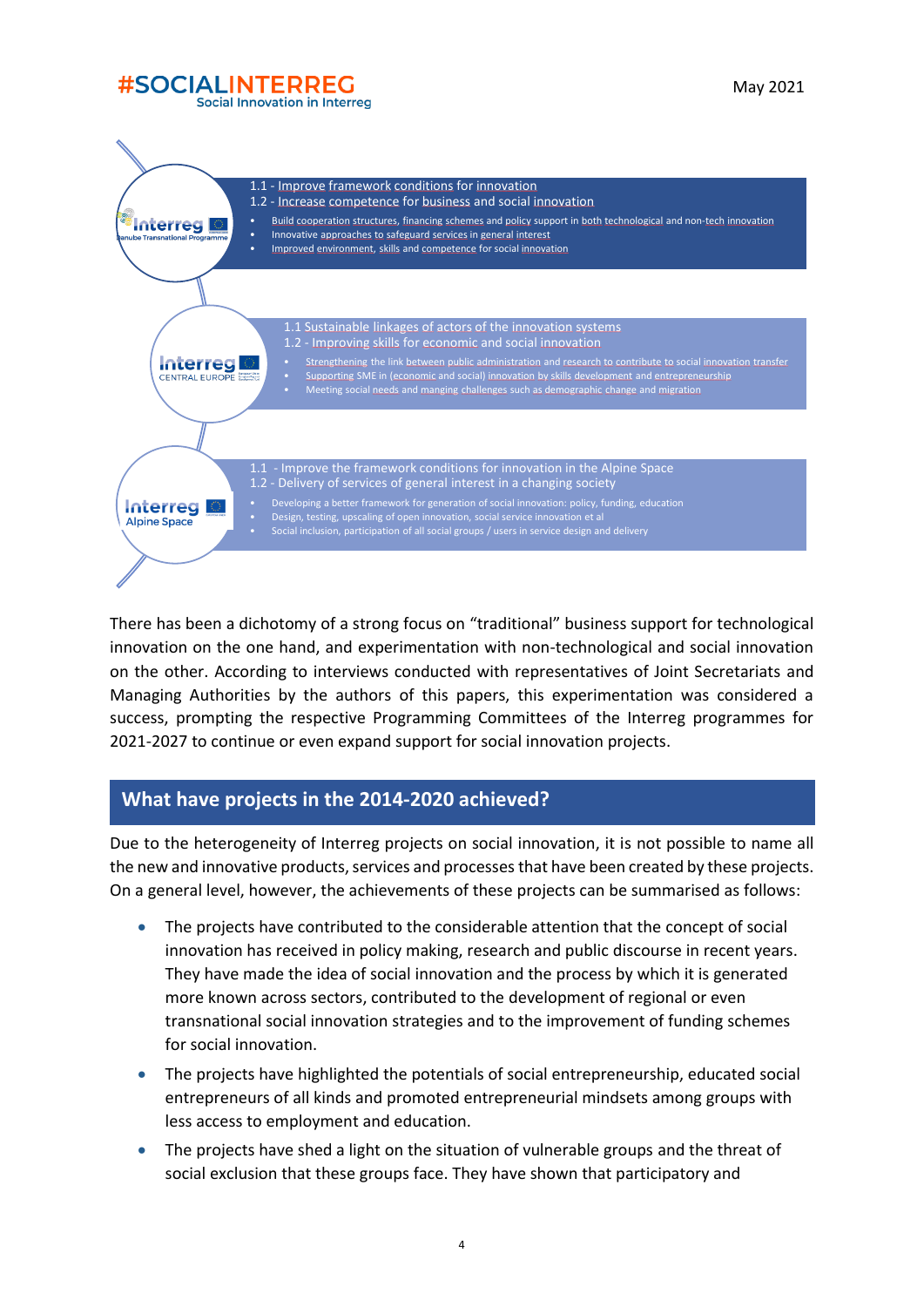**Social Innovation in Interreg** 

empowering approaches can help activate these groups, make their voices heard and open up possibilities for employment and social activities.

• The projects have shed a light on the still existing disparities between rural and urban areas and the uneven territorial distribution of social services and services of general interest. They have shown ways in which service providers, both public and private, can use innovative ways to uphold such services in remote areas, including but not limited to digitalised services.

As an overarching factor, all these activities and results have helped to build up social capital in the participating regions. This social capital, along with the improved knowledge base social innovation actors, has an effect that reaches far beyond the 2014-2020 time period, as it provides for better conditions for further innovation and collaboration and strengthens societal and economic resilience of regions.

### *Why* **should social innovation continue to be supported by Interreg in 2021- 2027?**

In the past is has often been argued that social aspects should not be covered explicitly by Interreg because there are other funding programmes (namely ESF and, to a degree, EaSI) that specifically address the social objectives of the European Union. However, in our view this perspective is too narrow, as it disregards that

- social innovations, even though they are not directed at generating profits, can still create jobs and growth. In fact, the social sector is an important source of employment in many European regions, and there are nowadays many examples of social enterprises that have been successful economically;
- social innovation is not a sectoral phenomenon, but depends on a large and broad participation base that stretches across sectors. The best preconditions for social innovation exist where the public sector, civil society, welfare providers and entrepreneurs collaborate;
- social innovation addresses large societal challenges that are extremely relevant for sustainable regional development and thus for reaching objectives of transnational cooperation, including tackling demographic change and migration, but also climate change and the transition to a circular economy.

Asking why transnational cooperation and social innovation are a good match means asking two questions:

Firstly*,* **why does Interreg need social innovation?** – i.e. what specific benefit can social innovation projects bring in terms of the regional development objectives of Interreg?

• The public sector is the main target group of Interreg and a key actor in transnational cooperation, yet it is often slow in taking up innovation. Social innovation projects can inspire change and provide cost-saving solutions for public and social services. The public sector can also create demand for social innovation, e.g. by public procurement of innovative services.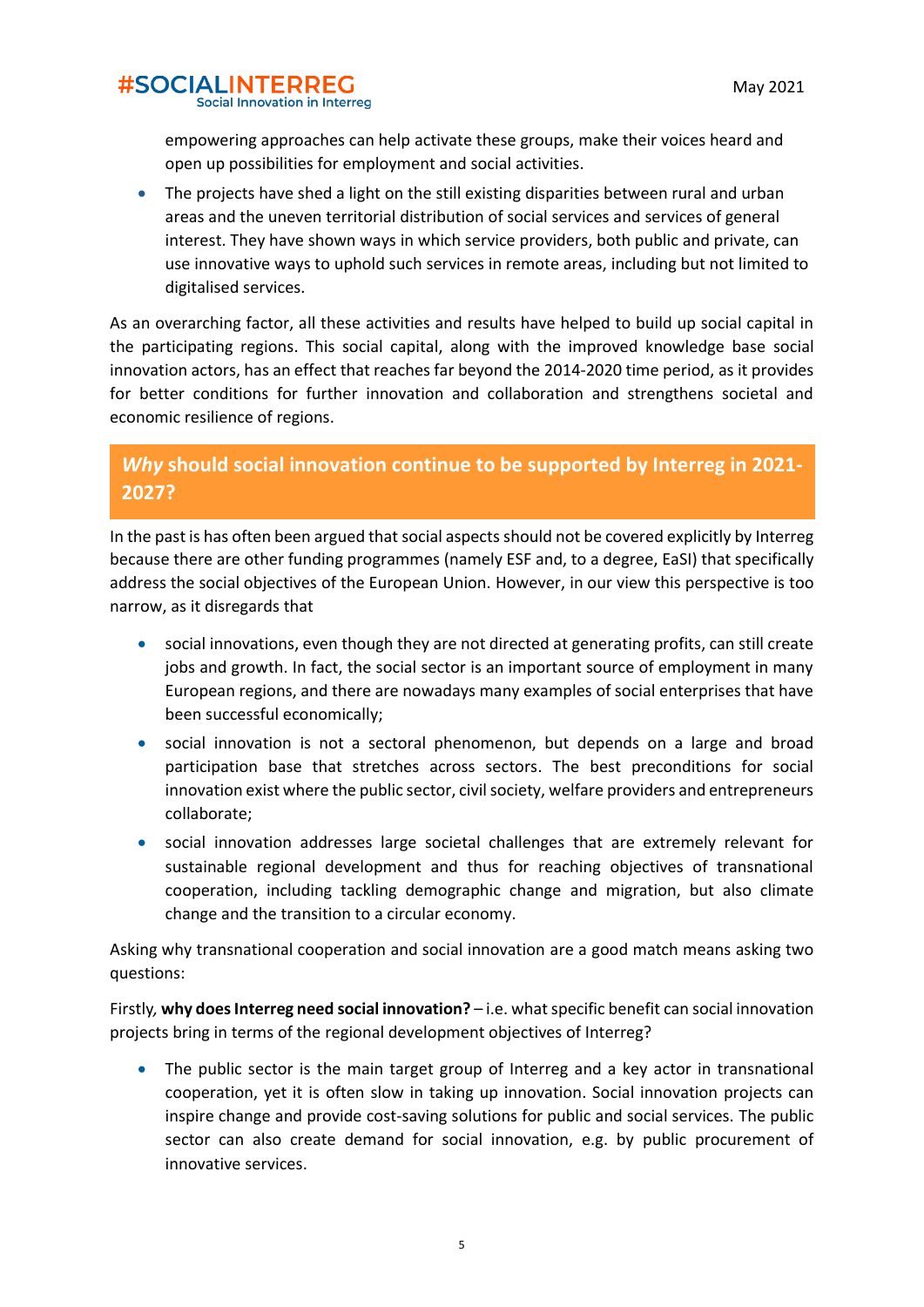**Social Innovation in Interreg** 

- Being financed by the ERDF, Interreg is expected to contribute to territorial cohesion and address regional imbalances. In less developed and rural regions many problems remain unsolved despite many years of structural support, and support for social innovation can lead to the development and application of new approaches and ideas that might be more effective than the previous ones.
- To be sustainable, economic growth must be inclusive. Social innovation can stimulate cocreative innovation processes, provide (self-)employment opportunities for citizens of all ages, genders and social and ethnic backgrounds, and lead to new products and services for those in need.
- Uncovering the skills of vulnerable and disadvantaged groups and empowering them to become economically and socially active means tapping into previously disregarded resources and relieves the public and welfare sectors of financial burdens.
- Social innovation can help make regions more attractive places to live and work in for all citizens, e.g. by improving accessibility, encouraging and enabling citizen participation in public decision-making and planning processes,
- Social innovation can broaden the participation base for transnational cooperation many projects used indirect approaches and lowered thresholds to involve people that otherwise would not have become active in cooperating across borders, thus bringing the EU closer to its citizens.
- Social innovation is not limited to pursuing social ends. Co-creation and participation processes can also lead to new solutions for adaptation to climate change, energy efficiency or circular solutions, thus contributing to various Interreg priorities.
- The Covid-19 pandemic has led to completely new societal challenges and new inequalities (e.g. people in some professions can easily work from home while others cannot, home schooling increases the risk that disadvantaged youth are left behind even more). This situation requires new ways of thinking and problem-solving, and digitalisation as a key way of dealing with the pandemic must be democratised.

And secondly, **why does social innovation need Interreg?** - i.e. how can transnational cooperation help fostering and promoting social innovation?

- Transnational cooperation can provide an opportunity for public authorities to develop, evaluate and benchmark social innovation strategies and funding schemes in order to provide a better regulatory and financial framework for social innovation
- Innovations are, by definition, new and often unproven approaches with unsure outcomes. Yet, while an innovation may be new to one region, it might have already tried elsewhere. Implementing such approaches in a transnational setting helps to avoid mistakes that others have already made and exchange on what works or does not work.
- Though many societal challenges are similar in different countries, socio-economic conditions and regulatory frameworks may not be, and different regions find different solutions to the same problem. Lagging regions may learn from more advanced ones (e.g. in terms of accessibility) rather than learning by themselves.
- Especially in less developed and rural regions, the knowledge base among actors in the public and social sector is often too weak to effectively stimulate and generate social innovation. Bringing together partners from various regions and sectors (public, private,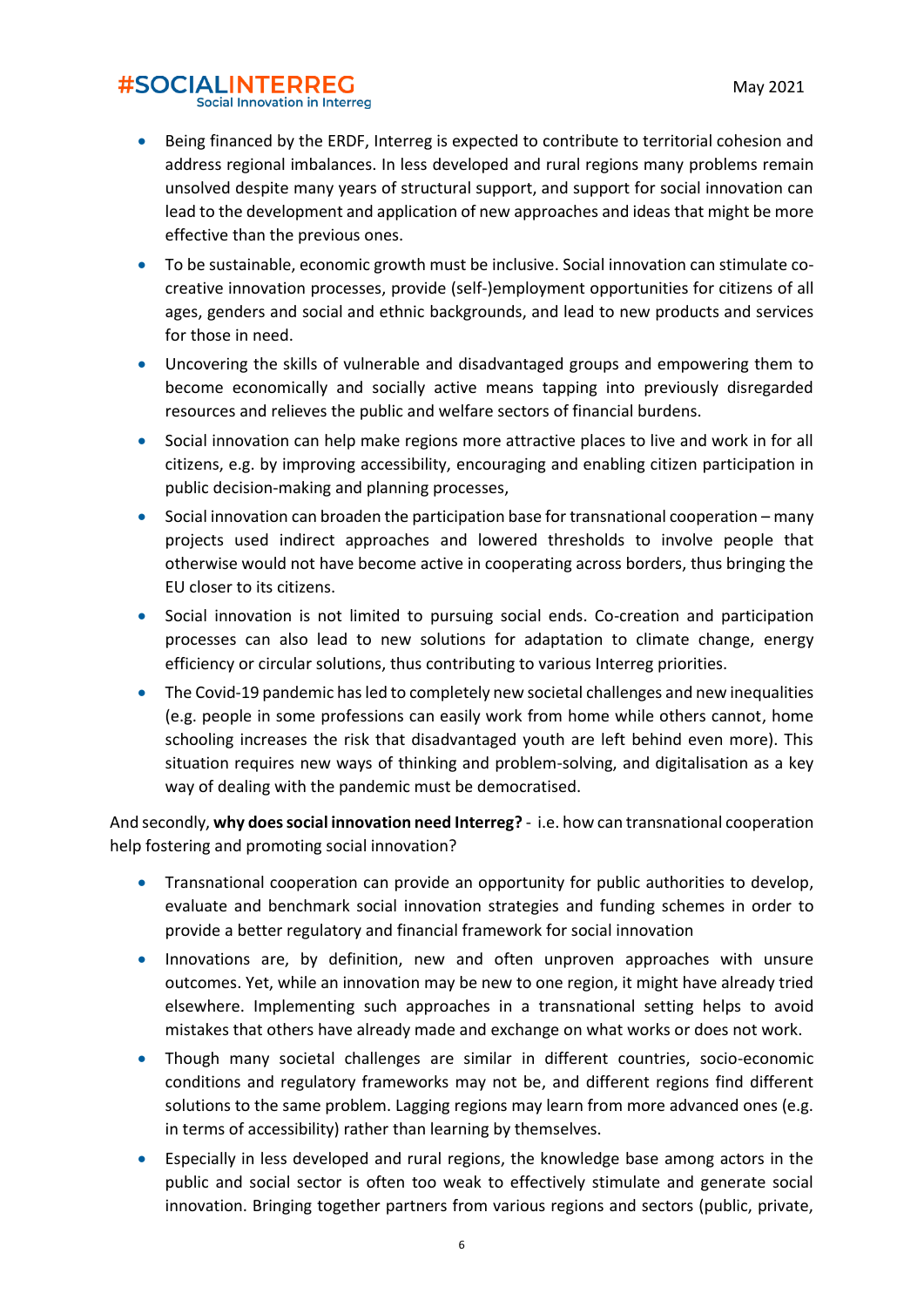**Social Innovation in Interreg** 

academic) can help to broaden this knowledge base and generate new research questions, and transnational encounters provide a source of inspiration and (co-)creativity.

• Transnational cooperation is not only about singular solutions to specific challenges, it also provides a stimulus for organisational learning. Partner organisations are encouraged to rethink their working structures methods and become more open to organisational innovation.

In line with these arguments, an overwhelming proportion (87,5%) of the projects that have responded to our questionnaire have stated that for their project to successfully contribute to social innovation, it has been very or extremely important to work in a transnational partnership.

Overall, there are many reasons why social innovation should not be left to the ESF, even if according to the European Commission there will be more opportunities for transnational exchange in these programmes in the future. Social innovation does not only concern the social sector and social economy, it depends on collaboration of various actors across sectors and can bring about benefits in unexpected fields such as circular economy or preservation of biodiversity. Altogether, it can make a strong impact on territorial development and cohesion, helping to address every single one of the fields of action highlighted under the headline "People and places drift apart, increasing imbalances and inequalities" in the draft for the Territorial Agenda 2030:

- Quality of life
- Services of general interests
- Demographic and societal imbalances
- Digitalisation and the  $4<sup>th</sup>$  industrial revolution
- Employment and economic development
- Interdependencies between places
- Global embeddedness.

In order to realise its full potential, social innovation must be viewed and practiced as a collaborative intersectoral endeavour. The Interreg transnational cooperation programmes provide an excellent framework for this joint work, and the respective programming bodies should take this into account when finalising the operational programmes for 2021-2027. Leaving too little space for social innovation would mean to pass up on a great opportunity to further boost inclusive and sustainable economic development as well as social and territorial cohesion.

### *How* **should social innovation be supported by Interreg in 2021-2027?**

At least at first glance, social innovation is primarily connected to the EU's policy objective 4, "a more Social Europe, delivering on the European Pillar of Social Rights and supporting quality employment, education, skills, social inclusion and equal access to healthcare." This certainly holds true when considering the key factors that define social innovation – namely addressing social needs, striving to achieve a positive impact on society – as well as some of the contributions that social innovation projects have made – namely fighting social exclusion and inequalities, or fostering employment and education among vulnerable groups. At a closer look, and thinking a bit further outside of the box, social innovation is connected to the other policy objectives, too:

• By generating novel products, services and processes, involving a broader range of actors in innovation processes and stimulating innovation in the public sector, it contributes to "a more competitive and smarter Europe" (policy objective 1)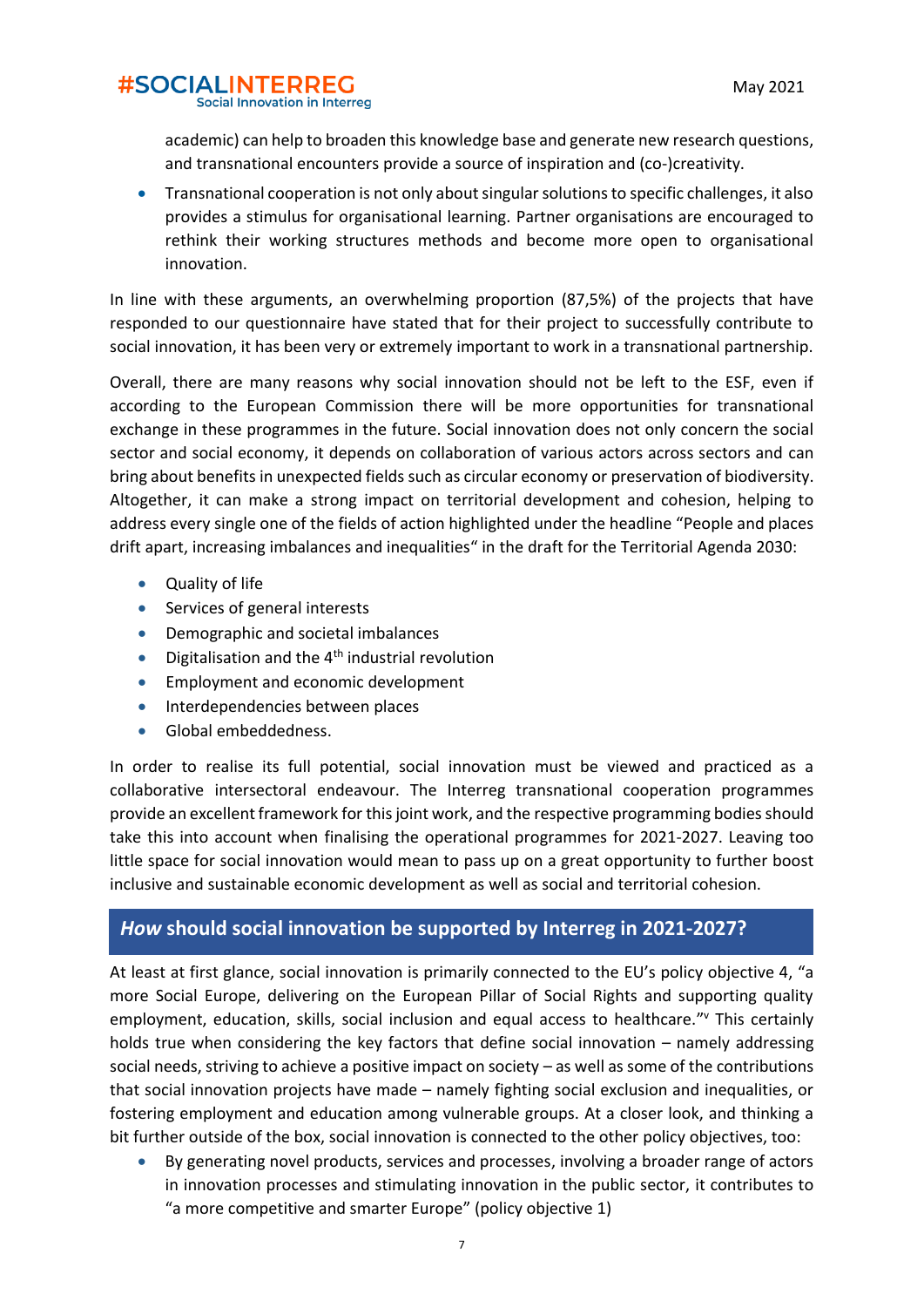**Social Innovation in Interreg** 

- Achieving "a greener, low-carbon transitioning towards a net zero carbon economy" (specific objective 2) depends on commitment of all types of actors, and co-creation and other participatory approaches can help to secure this commitment. Social innovations can also help to offset inequalities that result from the transition process to a low carbon economy. Moreover, many social enterprises directly contribute to this objective by applying and promoting more sustainable, green and circular approaches and technologies.
- Social innovation such as ride-sharing in rural areas can help enhancing mobility, contributing to a more connected Europe (policy objective 3)
- By directly involving citizens, including marginalised groups, social innovation projects bring Europe closer to citizens (policy objective 5).

It is important here to return to the concept of social innovation as presented above and look beyond the focus on social issues and the intended positive impact on society. The collaborative processes and inclusion of beneficiaries that also characterises social innovation can play a key role in achieving results in the other policy objectives and in implementing the European Green Deal. This is exactly where social innovation being social in its means, not only in its ends, comes into play.

We advocate for programmes to consider both these dimensions. The future Interreg programmes should clearly continue to fund projects that aim to reduce social and territorial inequalities, support education and employment especially of marginalised groups or create innovative products or services in the social and health care sector. However, it should also be possible for cross-sectoral partnerships to receive funding for projects that introduce collaborative, cocreative and participatory approaches to make European regions more green and climate friendly, to improve mobility and accessibility especially in remote and rural areas and to stimulate entrepreneurship as well as smart solutions and a general openness to innovation in the public and private sector.

### **How can Interreg programmes provide a better supportive framework for social innovation? Recommendations for programme bodies**

All information obtained by the authors of this position paper through interviews with programme actors, conferences, and workshops as well as desk research show that the various transnational Interreg programmes have been paying attention to what social innovation projects have delivered and, for the most part, considered the above recommendations on anchoring continued or even extended support for social innovation projects in their forthcoming programme objectives. Of the six Interreg programmes that have been analysed by the authors, two (the Danube region and the North-West Europe programme) have included specific objectives related to the EU's Policy Objective 4 ("A more Social Europe"). However, all programmes recognise the cross-cutting relevance of social innovation and either support it directly, referring to Policy Objective 1 "A more competitive and smarter Europe" and/or mention it (along with approaches closely related to it such as co-creation, user involvement or public sector innovation) as a means of reaching programme goals related to Policy Objectives 2 ("A greener, low-carbon transitioning towards a net zero carbon economy"). This is in line with our arguments presented above.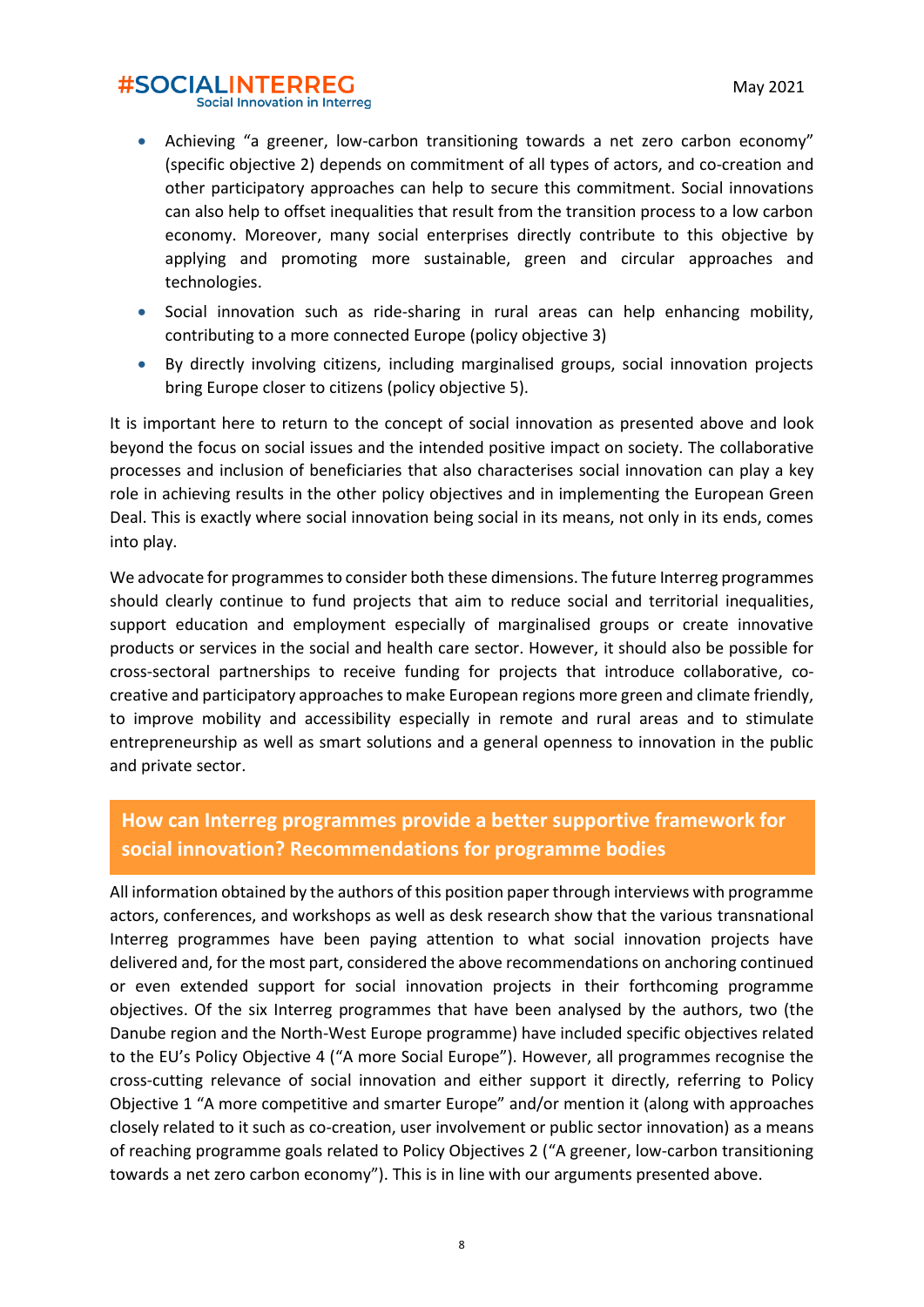Social Innovation in Interreg

Apart from providing a suitable thematic framework in their programme priorities and objectives, there are also other ways in which Interreg programmes influence the success of social innovation projects. A survey conducted among Interreg project Lead Partners and Partners as well as discussions among these project actors during three workshops showed that there is room for improvement in providing support to social innovation projects, as respondents rated the supportive framework of their programme only slightly positively. The survey and workshop participants mentioned various challenges they encountered in project implementation and suggested the following adjustments in programme management in the forthcoming fund period:

- Improve the understanding of the concept of social innovation among both Joint Secretariat staff and future applicants
- Allow for a more flexible and interactive approach by the Joint Secretariat staff when monitoring projects, which includes accepting outcomes that deviate from original plans because social innovation is by definition an open process without predetermined results
- Make result indicators more applicable and relevant to social innovation projects
- Create a framework for qualitative evaluation and observation of long-term results, both of which are needed to fully capture the impact of social innovation
- Stimulate cross-priority and cross-programme exchange e.g. by financing cluster or platform projects on social innovation
- Make it easier for smaller organisations to participate by reducing the administrative and economic burden related to application procedures, reporting and pre-financing
- Allow projects to use programme funding to provide low threshold support projects to for small, informal or newly founded initiatives (micro projects).

### **How can applicants make the most of the Interreg funding opportunities in 2021-2027? Recommendations for project actors**

It is, however, not only up to the programme bodies to provide the right framework. The projects themselves also have the responsibility to make the best possible use of the funding that they receive. Some recommendations can be derived from the experience of projects in the funding period 2014-2020:

- Think smaller! Not every project has to cover every angle of social innovation  $-e.g.$  policies and strategies, financing, education and concrete pilots. Some of the most successful social innovation projects of the 2014-2020 funding period have concentrated on one specific issue and produced only one or two high-quality outputs rather than a large number of outputs that did not reach their full potential.
- Think beyond sectors! Interreg provides an opportunity to not only work transnationally, but also work with actors from different sectors. Cooperation between public authorities, the "traditional" social economy (e.g. established welfare associations) and the new and dynamic social entrepreneurship sector often leaves to be desired, and links with research and innovation support institutions are underdeveloped as well.